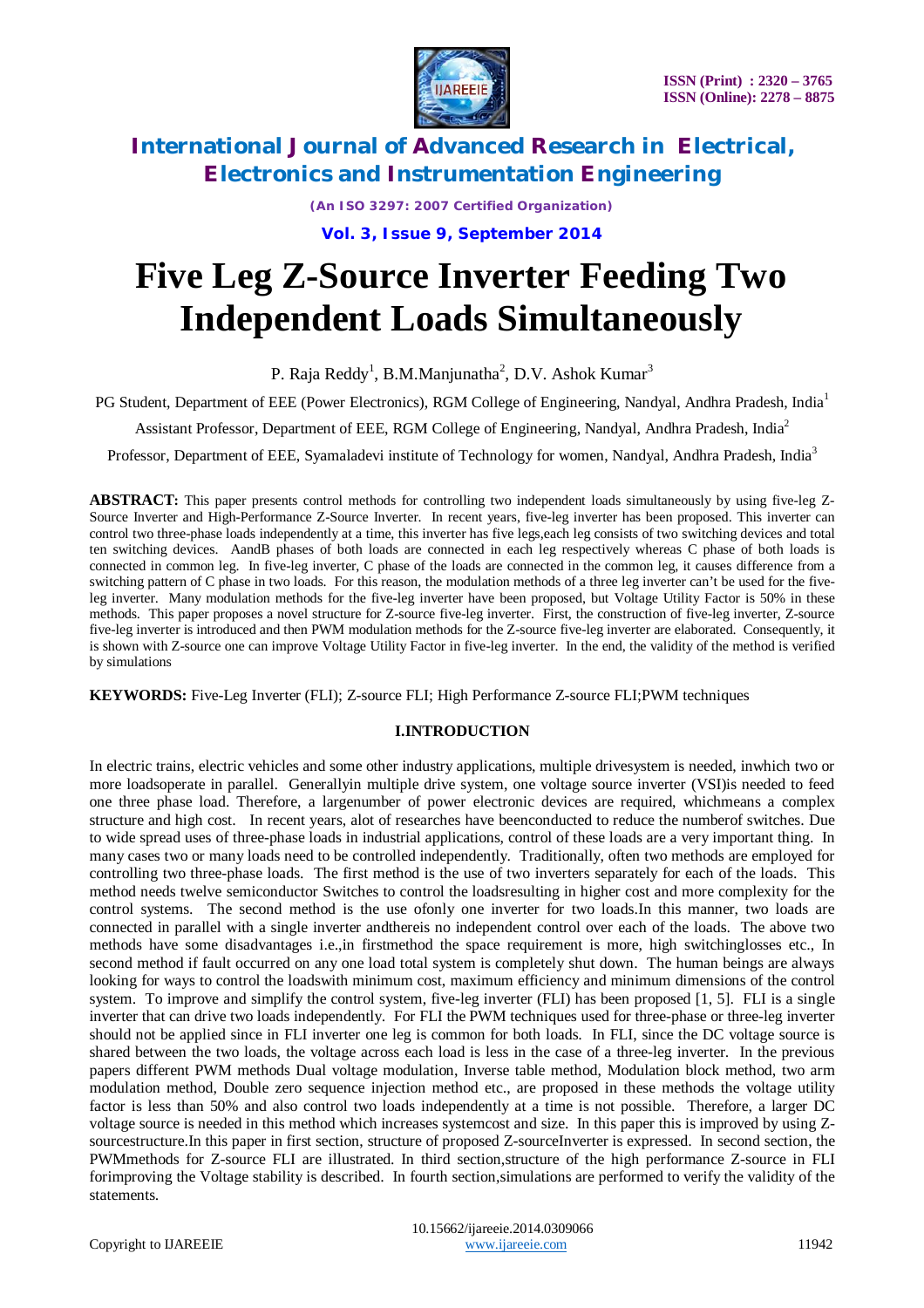

*(An ISO 3297: 2007 Certified Organization)*

### **Vol. 3, Issue 9, September 2014**

#### **II. ARRANGEMENT OF THE FIVE-LEG INVERTER**

Fig. 1 shows the structure of the FLI. This inverter consists of five legs; each leg consists of two series switches and in the total of 10 semiconductor switches.As can be seen in Fig. 1, C-phase of two loads is connected in a common leg while the other two phases are connected in separate legs. Pulses for this inverter are generated with PWM method; reference signal for each leg is given by (1).In (1) a reference signal to C-phase is zero. This implies that the signal can be considered zero for the common leg in this inverter. In this manner, the Voltage Utility Factor (VUF) for each load can be calculated to be 86.6% which means that the maximum voltage for each load is 86.6% of the DC voltage link. This requires a larger source.



Figure1. Five-Leg Inverter (FLI)

| $V_{a1} = V_m \sin(w_1 t)$                                            | (1.1) |
|-----------------------------------------------------------------------|-------|
| $V_{a2} = V_m \sin (w_1 t + \phi)$                                    | (1.2) |
| $V_{b1} = V_m \sin(w_2 t)$                                            | (1.3) |
| $V_{h2} = V_m \sin(w_2 t + \Phi)$                                     | (1.4) |
| $V_c = 0$                                                             | (1.5) |
| The voltage utility factor (VUF) is defined as                        |       |
| $VUF(\%) = \frac{\sqrt{3}*\frac{1}{2}*a_{max}*V_{in}}{2}$<br>$V_{in}$ | (2)   |
| Where $a_{max}$ is the maximum modulation index                       |       |

In the functioning of switches, value 1 for switch is in ON state and value 0 for switch is in OFF state are considered. If S refers to switches:

 $S_{1i} + S_{2i} + S_{3i} = 2$  (3) Where *i* represents load,  $i = 1,2$ The switching restriction in (3) prevents short-circuiting in DC voltage source.

#### **III. ARRANGEMENT OF THE Z-SOURCE FIVE- LEG INVERTER**

To improve output voltage for each load, Z-source FLI is proposed. In this inverter Z-network is placed between the FLI and a DC voltage source. By controlling the shoot-through duty ratio of the short circuit mode, this inverter is able to produce any AC voltage in its output. When a rectifier is used as the input, Z-source FLI can reduce current harmonics, improve reliability and increase output voltage range. In this paper, two different structures, normal Zsource and high performance Z-source in FLI are studied. Structure of the normal Z-source is shown in Figure2.

Load<sub>2</sub>

Figure2. Z-source Five-Leg Inverter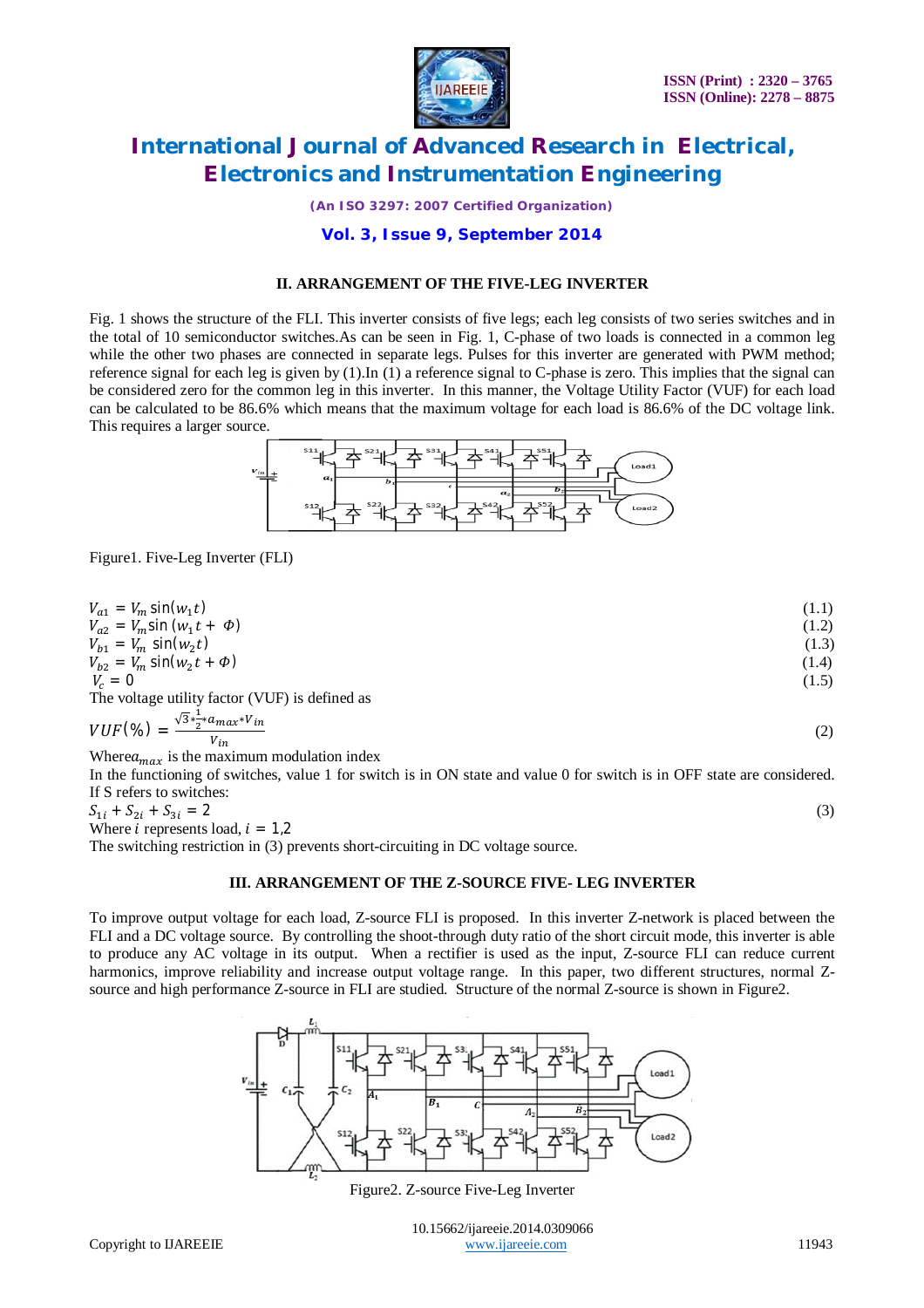

*(An ISO 3297: 2007 Certified Organization)*

### **Vol. 3, Issue 9, September 2014**

In this architecture, the Z-network is used to connect the DC source and the FLI. The DC source can be a battery, a diode rectifier or a Thyristor converter. For the traditional VSI, both switches of any phase leg cannot be gated on simultaneously otherwise a short circuit (shoot through) would occur and destroy the circuit. But in Z-source inverter, by switching ON the two switches in one leg, the DC voltage can be boosted while the shoot-through state can no longer destroy the inverter. In this method, the switching frequency viewed from the Z-source network is ten times the switching frequency of the main inverter, which greatly reduces the required inductance of the Z-source network. The Z-source network is assumed to be symmetrical network by assuming that the inductors and capacitors have same value. This will reduce the complexity of calculations. With assuming that the  $T_0$  is shoot-through time and T is duty cycle,thepeak dc-link voltage across the five leg inverter bridgecan be written as:

$$
V'_{dc} = \frac{T}{T_1 - T_0} V_{in} = B * V_{in}
$$
  
\n
$$
T = T_0 + T_1
$$
\n(4)

In this equation:

$$
B = \frac{T}{T_1 - T_0} = \frac{1}{1 - 2\frac{T_0}{T}}
$$

(6)

Where, B is the boost factor. Boost factor is greater than one.This is leads to increase in the peak dc-link voltage across the five leg inverter bridge. Peak output phase voltage foreach load can be written as:

$$
V'_{ac} = M * B * \frac{V_{in}}{2}
$$
  
(7)

Equation (7) shows that by changing the boost factor the output voltage of each load can be changed. Boost factor (B) can be controlled by controlling the duty cycle of short circuit mode. The shoot through state does not affect the PWM control of the five leg inverter, because this state produces the same zero voltage to the load terminal. The available shoot through period is controlled by adjusting the modulation index(M).

#### **IV. MODULATION OF THE Z-SOURCE FIVE-LEG INVERTER**

In the before section as we discussed, Z-source FLI utilizes short circuit state or shoot-through state to boost DC link voltage, whereas the conventional five leg inverters do not allow the use of shoot-through state. Therefore, the traditional control methods used for regular five leg inverters should be changed. In this section, three PWM methods for controlling Z-source five leg inverters are explained. These methods include simple-boost PWM, maximum-boost PWM and constant-boost PWM.

#### **1. Simple-Boost PWM of the Z-source Five-Leg Inverter:**

In conventional PWM method, four line signals and one zero signal are produced as the reference signals. In Simpleboost PWM methods, like the conventional PWM, the switching signals are generated by comparing five reference waves with the carrier wave. The only difference is that for Z-source inverter modulation this method utilizes two dc signals  $V_1$  and  $V_2$  for providing short circuit states. These dc signals are equal to or greater than the maximum value of the sinusoidal reference signals. Whena triangular high frequency carrier signal is greater than  $V_1$  oris smaller than $V_2$ , all switches are turned off and the circuitturns into shoot-through state as illustrated in Fig. 3. In this method, boost factor can be written as:

$$
\frac{T_0}{T} = 1 - V_1
$$
  
\n
$$
B = \frac{1}{1 - 2\frac{T_0}{T}} = \frac{1}{2V_1 - 1} = \frac{1}{1 - 2D_0}
$$
\n(8)

Do=shoot-through duty ratio

From this equation it is observed that by decreasing  $V_1$ , the value of B can be increased. However, it should be noted that  $V_1$  cannot be smaller than M otherwise it would interfere with a reference wave and convert an active vector to a zero vector.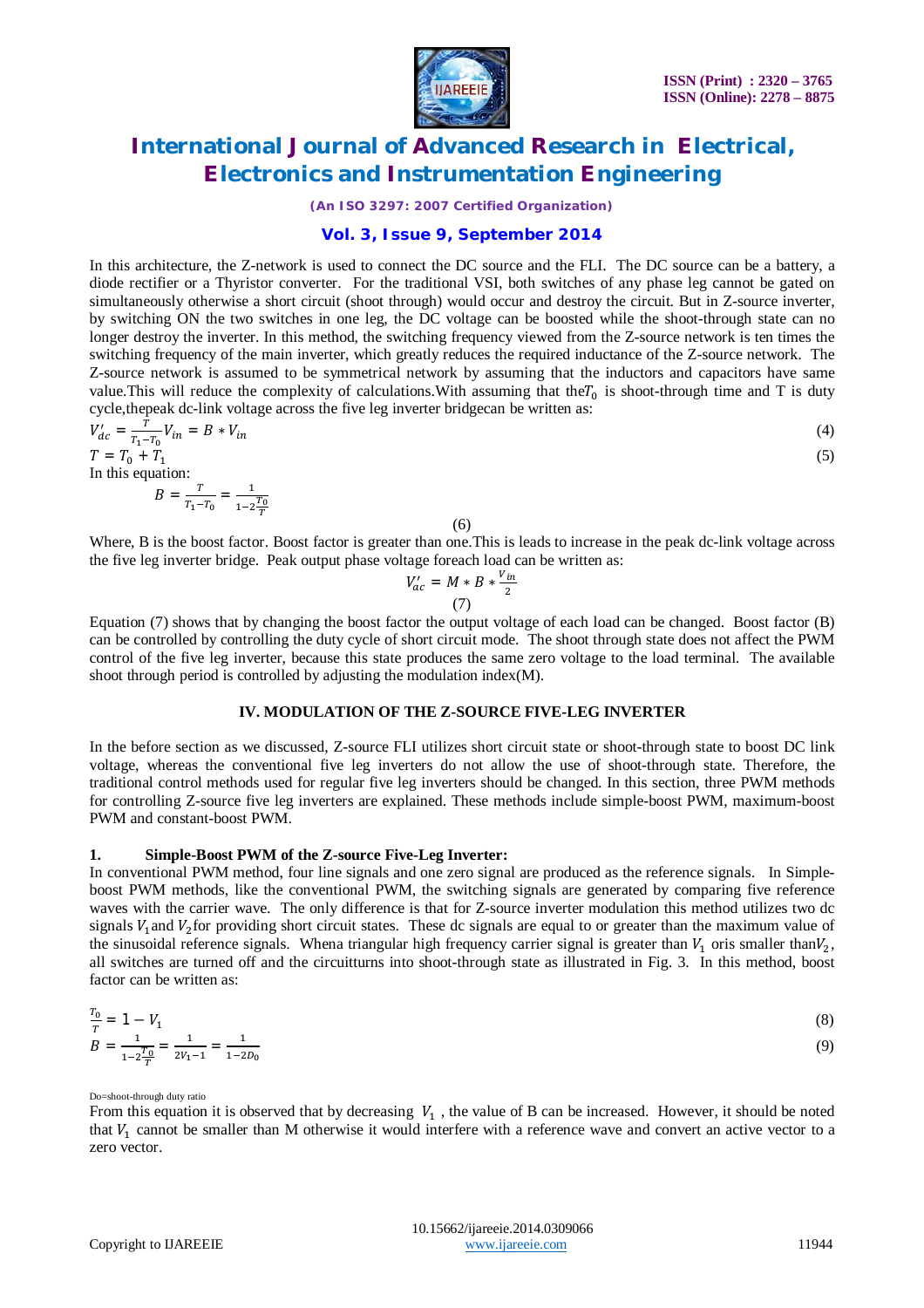

*(An ISO 3297: 2007 Certified Organization)*

**Vol. 3, Issue 9, September 2014**



Figure3. Simple-Boost Method

### **2. Maximum-Boost PWM of the Z-source Five-Leg Inverter:**

To use the maximum possible short circuit states, another modulation method can be used which is called maximumboost PWM method [7]. Like in normal PWM method when the triangular carrier wave is greater than the maximum value of the sinusoidal references or smaller than the minimum value of the sinusoidal references, all switches are turned into active state. There arefive references among these with only four sinusoidal reference signals, short circuittime is determined. As can be seen in Fig. 4,therefore, the shoot through duty cycle varies in each cycle. This increases voltage ripple and in some cases may result in voltageinstability. In this method, except for the zero reference in common leg all zero vectors are converted to short circuit state. However, this method produces current ripple of a low frequency that is associated with the output frequency in the inductor current and the capacitor voltage. This will cause a higher requirement of the passive dc components when the output frequency becomes very low. Therefore, the maximum boost control is suitable for applications that have a fixed or relatively high output frequency.



Figure4. Maximum-Boost Method

### **3. Constant-Boost PWM of the Z-source Five-Leg Inverter:**

In order to reduce the size and cost of the Z-source network, we need to eliminate the low-frequency current ripple by using a constant shoot-through duty ratio.At the same time, a greatervoltage boost for any given modulation index is desired to reduce the voltage stress across the switches.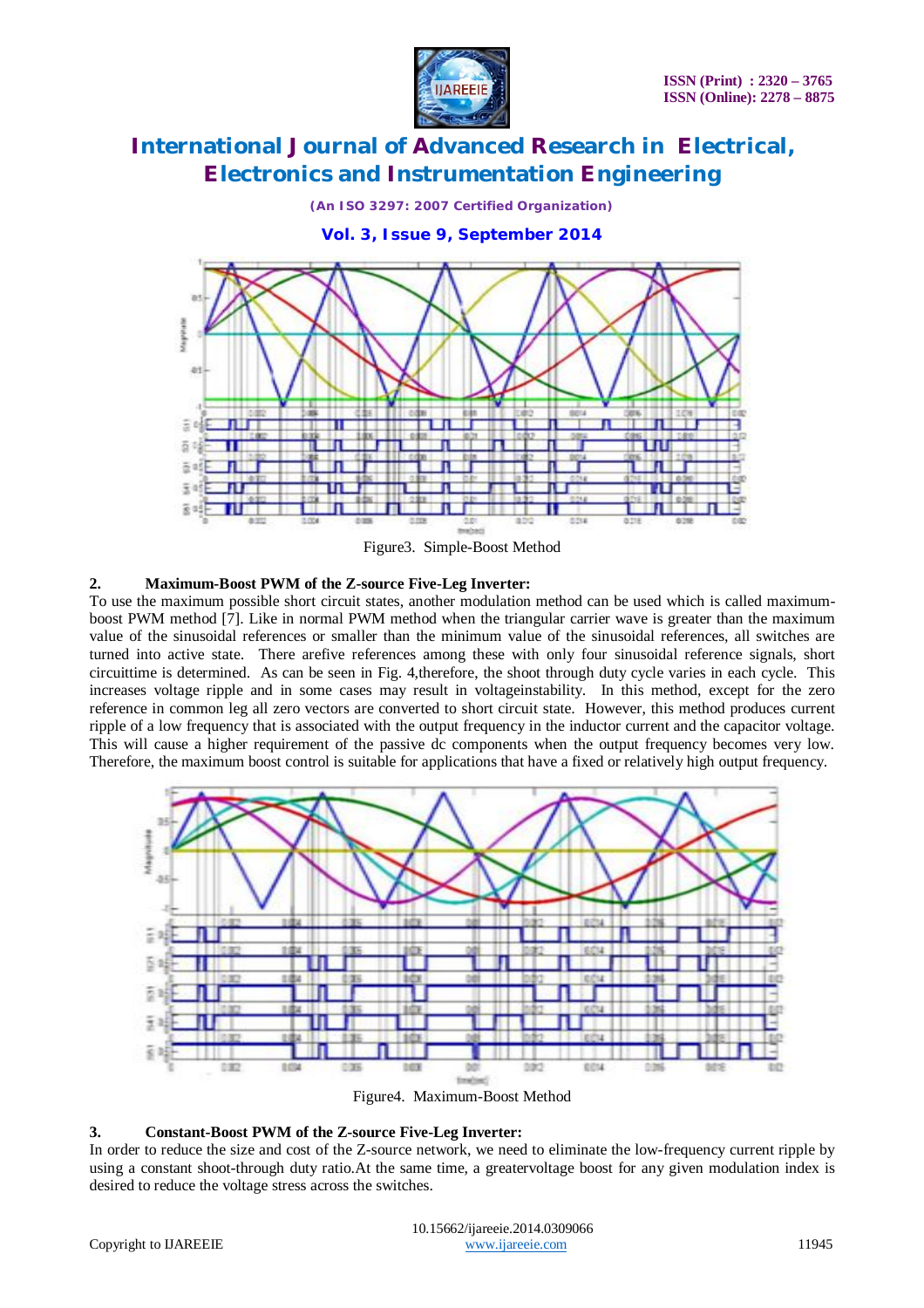

*(An ISO 3297: 2007 Certified Organization)*

**Vol. 3, Issue 9, September 2014**



Figure5: Third harmonic injected method

Third harmonic injection method [8] is commonly used to increase the range of modulation index (M)*so* as to increase system voltage gain range. There are seven modulation curves in this control method:five reference signals, and two shoot-through dcsignals,  $V_p$ and  $V_p$ . A third harmonic component with  $1/6<sub>th</sub>$  of the fundamental component is injected to the voltage references. When the carrier triangle waves is greater than the upper shoot-through dc signal, Vp, or lower than the lowershoot-through dc signal, *Vn*, the inverter is turned to a shoot-through zero state.In between, the inverter switches in the same wayas in traditional carrier-based PWM control.The sketch map of maximum constant boost control is shown in Figure(5).Thismethod achieves maximum boost whilekeeping the shoot-through duty ratio always constant; thus it results in low line frequencycurrent ripple through the inductors. With this method, the inverter can buck and boost the voltage from zero to any desiredvaluesmoothly within the limit of the device voltage.This method is especially suitable for low-frequency applications, since it minimizes the *Z*-source network.

Table I shows the summary of all relations for different PWM control methods.

#### **Table I Summary of different PWM control methods expressions**

|                  | Different PWM control methods |                                    |                         |
|------------------|-------------------------------|------------------------------------|-------------------------|
| <b>Parameter</b> | <b>Simple</b><br><b>boost</b> | <b>Maximum</b><br><b>boost</b>     | <b>Third-harmonic</b>   |
| $D_{o}$          | $1 - M$                       | $2\Pi - 3\sqrt{3}M$                | $2-\sqrt{3}M$           |
| B                | $2M -$                        | $3\sqrt{3}M - \Pi$                 | $\sqrt{3}M-1$           |
| G                | M<br>$2M - 1$                 | $\Pi M$<br>$3\sqrt{3}M - \Pi$      | $\sqrt{3}M-1$           |
| $M_{\rm max}$    | G<br>$2G - 1$                 | $\Pi$ G<br>$3\sqrt{3}G - \Pi$      | $\sqrt{3}G-1$           |
| $V_{\rm s}$      | (2G-1) $V_{in}$               | $3\sqrt{3}G - \Pi$<br>$V_{\rm in}$ | $(\sqrt{3}G - 1)V_{in}$ |

The above table shows that the comparisons of differentPWM methods of various parameters. Among these methods Maximum-boost method produces more voltage but it has some limitations discussed above and more significantly third-Harmonic or constant-boost PWM method is used.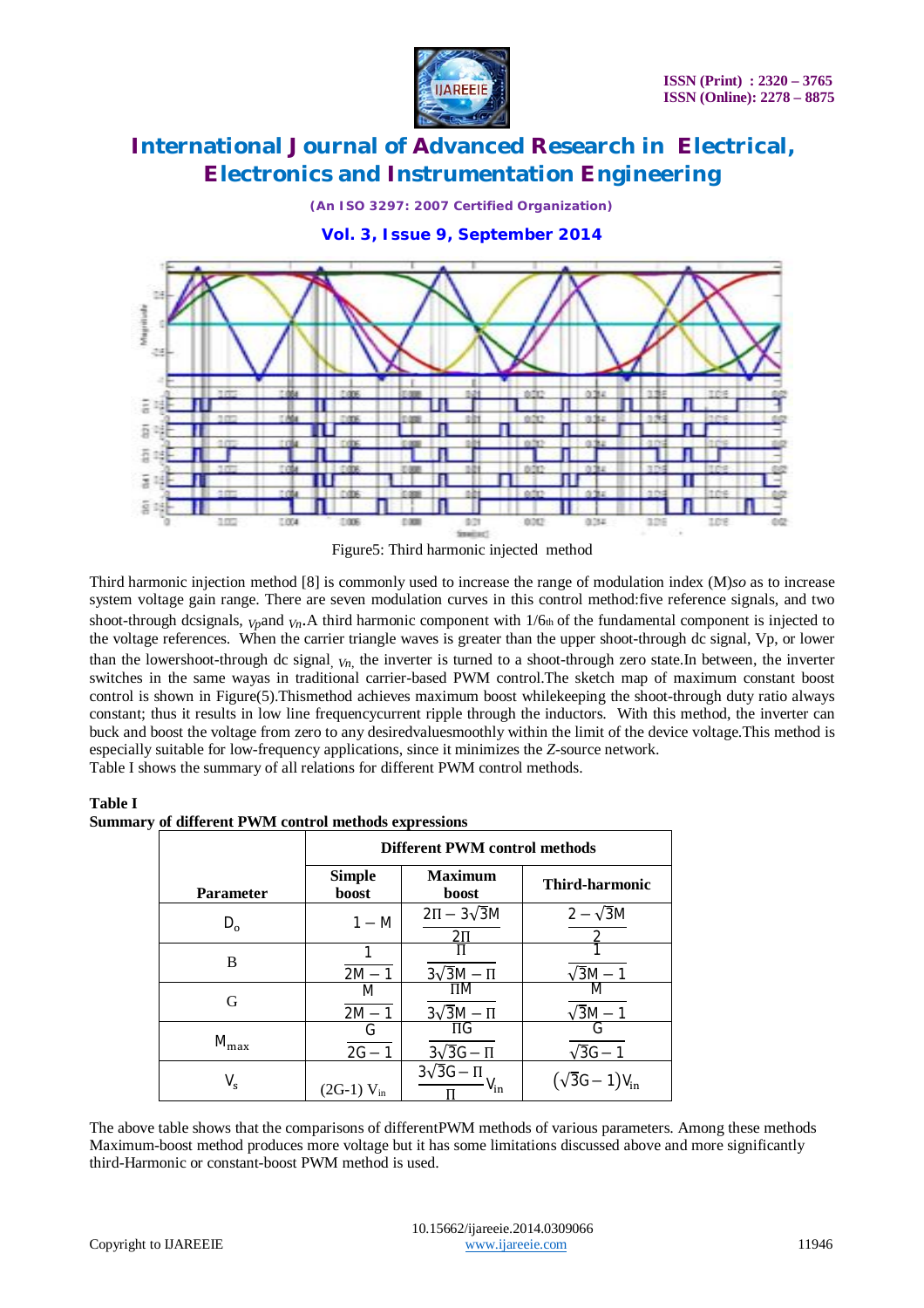

*(An ISO 3297: 2007 Certified Organization)*

### **Vol. 3, Issue 9, September 2014**

#### **V.HIGH PERFORMANCE Z-SOURCE FIVE-LEG INVERTER**

The Z-source inverter operating with small inductance has some limitations as following:

1. When the inductance of the z-network is small, the inductor current can become highripple or even discontinuous.

2. The Z-source network inductor has the limited value to guarantee the input current  $I_{in} > 0$ . In some applications, the inductance should be minimized in order to reduce cost, size, and weight. The design of Z-source network inductor and systemcontrol become very complex, and the output voltagebecomes incontrollable withsmall inductor evenoperate in full load.

3. Light-load operation is the problem in Z-source inverter. The dc-link voltage isincreasing infinitelywhen the system operated with light-load, which causes voltage-drops at the dc-link. The voltage will be uncontrollableand the system is unstable.

To overcome these limitations, high-performance Z-source structure is employed [9, 10]. Whilemaintaining all the benefits of conventional Z-source inverters,this structure can be used for a wide range of load changes(even no-load mode), operates with smaller inductors in Z-sourcenetwork, eliminate the possibility of the dc-link voltagedrops, and simplify the inductor design and system control. The structure of ahigh-performance Z-sourceinverter is shown in figure 6.



Figure6: High-Performance Z- Source Five-Leg Inverter

The high-performance Z-source inverter has two modes of operations and is explained below. In this method the peak value of ac output phase voltage for each load can be written as:



Fig7: operation modes of high-performance z-source inverter

 10.15662/ijareeie.2014.0309066 Copyright to IJAREEIE www.ijareeie.com 11947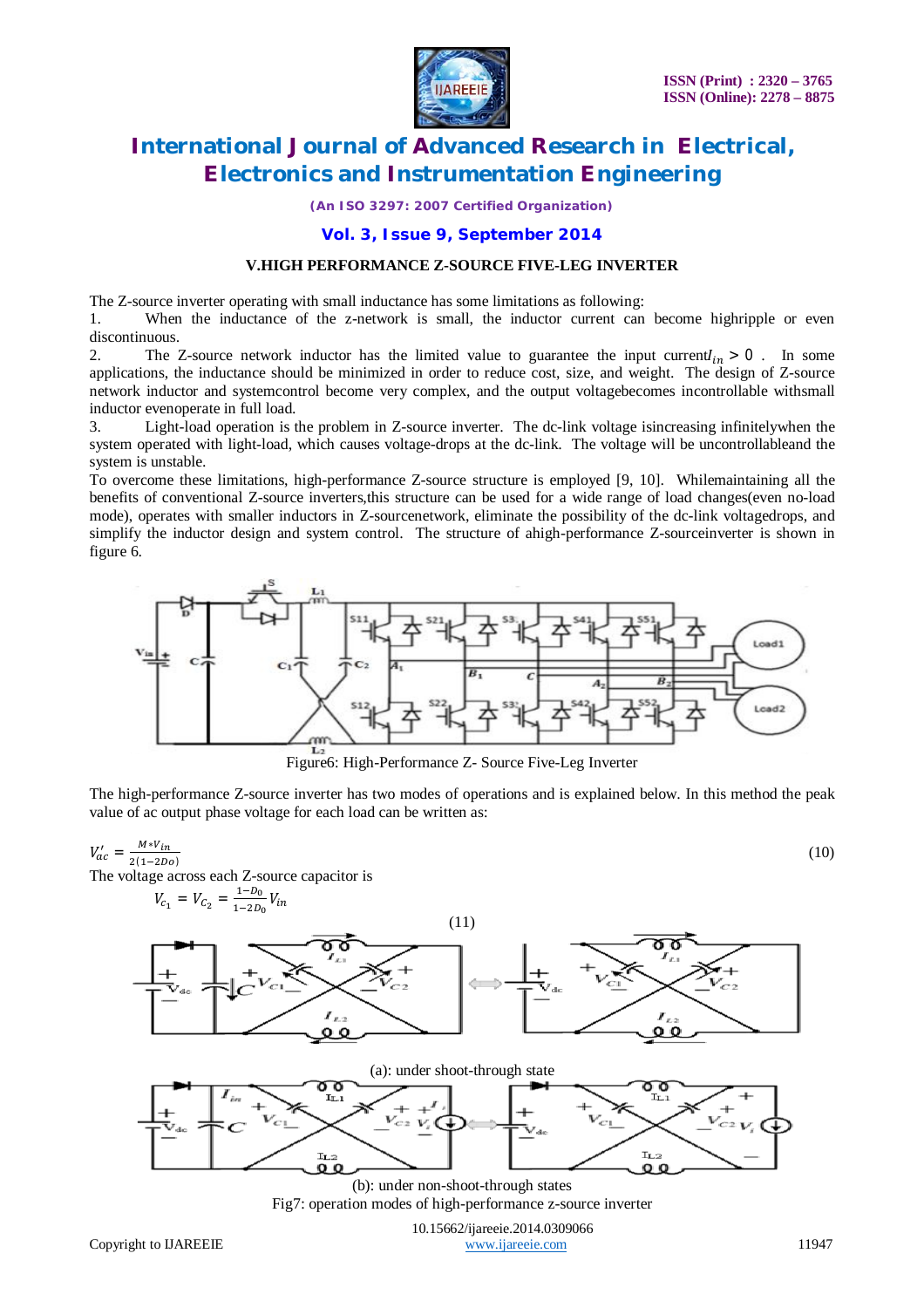

*(An ISO 3297: 2007 Certified Organization)*

### **Vol. 3, Issue 9, September 2014**

The switch's' is controlled in such a way that it is inOFF state when inverter is in shoot-through state andswitchis in ON state when inverter is in non-shoot through state. In this structure, the gate signal for switch's' can be generated withboth modulation methods of simple-boost and maximum-boost. The pulses for switch's' is generated by using simple boost method shown in Fig.8.



Figure9: pulses of switch's' with maximum-Boost method

#### **VI.SIMULATION RESULTS**

To verify the validity of these methods as explained above various simulations areperformed. The simulation parameters are given in Table II. Inorder to show that the Z-source Five-Leg inverter is able to control eachload independently, the load frequencies are assumed to bedifferent.

#### **TABLE II PARAMETERS OF SIMULATION**

| <b>DC</b> Voltage source   | 150 V      |
|----------------------------|------------|
| <b>Carrier frequency</b>   | $10$ kHz   |
| <b>Load resistance</b>     | 11 Q       |
| <b>Load inductance</b>     | 20mH       |
| <b>Frequency load 1</b>    | 50 Hz      |
| <b>Frequency load 2</b>    | 80 Hz      |
| <b>Z</b> -source capacitor | $500\mu F$ |
| <b>Z</b> -source inductor  | 500mH      |

The simulation results of five-leg z-source inverter with simple-boostmodulation method are shown in figure10. The impedance or Z- network boost this DC voltage to 215V (peak) forModulation index of 0.85. It can be seen that the voltage stress on theswitches is increased. For example, when switch  $S<sub>11</sub>$  is OFF, the voltage across this switch increases to about 215 volts.According to these results, the Z-source five leg-Inverter withthe simple boost modulation method can independentlycontrol the frequency for each of two loads. But inthis method all the shoot-through states are not fully utilized and boosted voltage is also relatively low.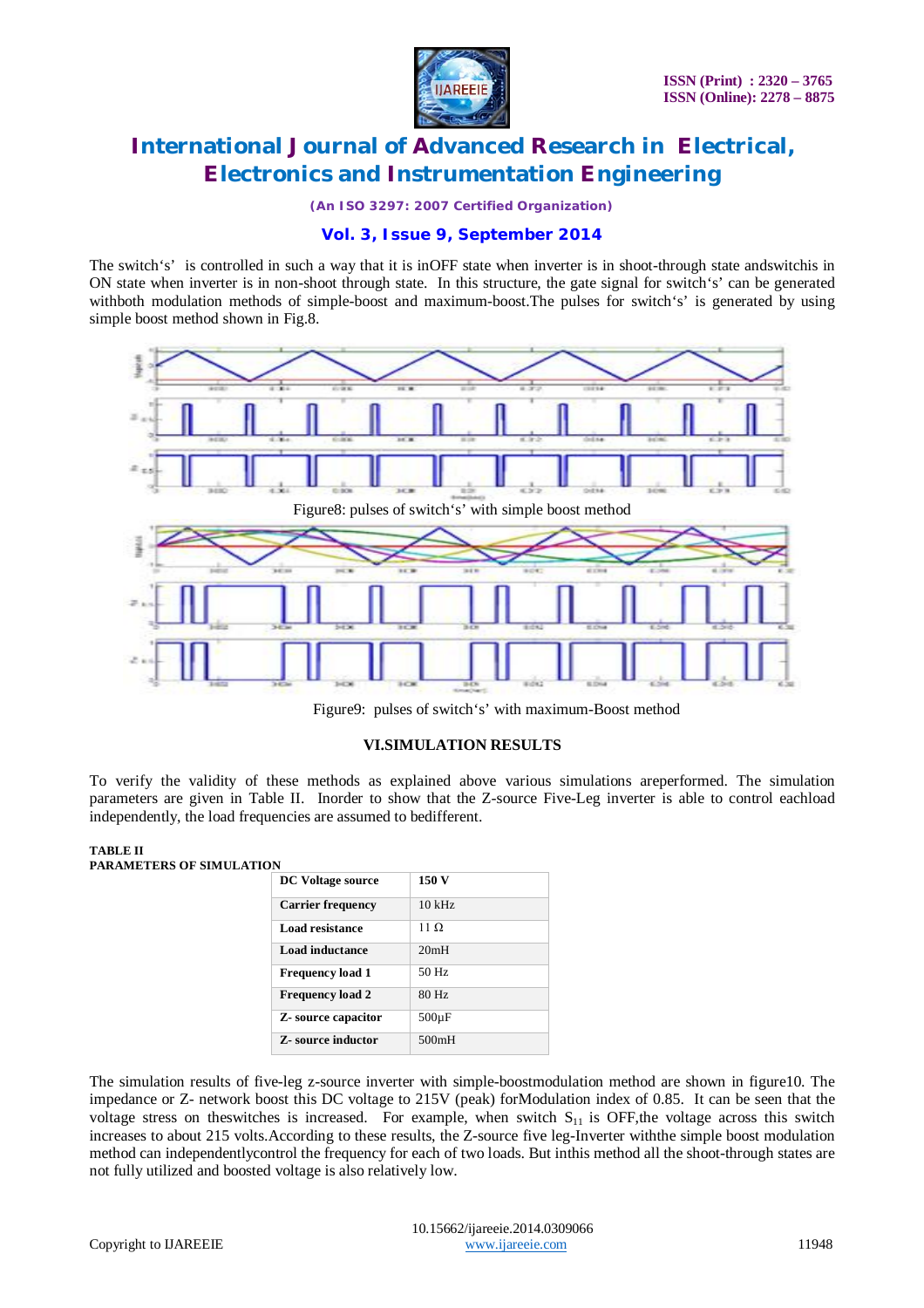

*(An ISO 3297: 2007 Certified Organization)*

**Vol. 3, Issue 9, September 2014**



Figure10: Simulation Results for Simple-Boost Modulation

At the same condition, to increase the inverter DC linkvoltage, maximum boost method is employed. With the same parameters used for the simple-boost method, DC link voltage is unstable. The reason is thatinstead of three reference waves, two waves areproducing short circuit signals for each load and zeroreference does not have any effect on short circuit signals.This causes the increase in the short circuit time.To compensate this and stabilize the system, a limit for short-circuit time is considered. In this simulation, a maximum short-circuit time of 20% was assumedin each halfperiod.Simulationresults are shown in Figure11.



Figure11: DC Voltage in Maximum Boost Modulation (20%)

In Figure11, with DC input Voltage equal 150V, DC voltage ofZ-source network is boosted to a value ofaround 340V whichis more than twice that of the input voltage. Also, like in the previousmethod, the voltage stress on the switches is increased. Forexample, when switch  $S_{\parallel}$  is OFF, voltage  $S_{\parallel}$  increases to about 340V. In thisfigure, turn-on time of the switches isincreased which results in more conduction loss in theswitches. According to these results, the Z-source FLI utilizingthe maximum boost modulation method can independentlycontrol the frequency for each of two loads.

In the above two methods the voltage across the switch is more this results in high cost because we require high rating switches. So to decrease voltage stress and to increase the modulation index range another method is used i.e., Third Harmonic injected PWM method. The simulation results are shown in figure12. With DC input voltage of 150V is boosted to around 315V.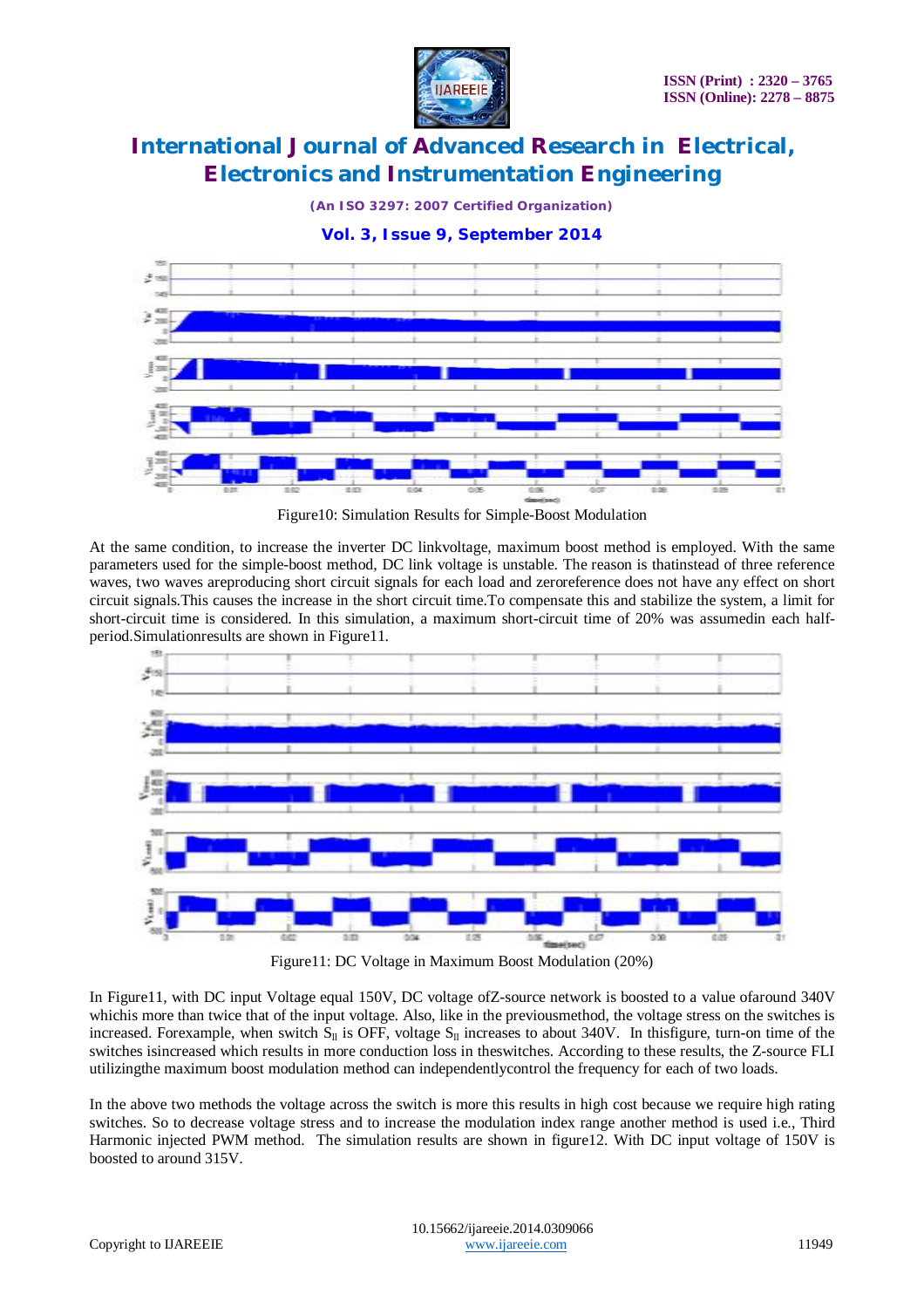

*(An ISO 3297: 2007 Certified Organization)*

**Vol. 3, Issue 9, September 2014**



Figure12: Simulation results of Third Harmonic Injected modulation

**TABLE III Simulation results summary of Z-Source Five-Leg Inverter for different PWM control methods**

| Control<br>method | FLI   | Simple-boost<br>method | Max.-boost<br>method | <b>Third-harmonic</b><br>method |
|-------------------|-------|------------------------|----------------------|---------------------------------|
| $V_{LL(RMS)}$     | 78.02 | 110.2                  | 143.4                | 121.3                           |
| $I_L(RMS)$        | 2.05  | 2.43                   | 3.93                 | 3.163                           |

At the same condition, to increase the stability, high-performance method is used. Simulations for high-performance Zsource FLI are performed with simple boost and maximum-boost modulation methods. Simulation resultsfor simpleboost are shown in Figure13.Again, with DC inputVoltage equal to 150V, DC voltage ofZ-source network is increased to about 280V, but as it is clearin Fig. 13, the voltage ripple is decreased in this case.According to these results, the high performance Z-source five-leg Inverter with the simple boost modulation method canindependently control the frequency for each of two loads.At the same condition, to increase the inverter DC linkvoltage, maximum boost modulation method inhigh-performance Z-source five leg inverter is used. Simulationresults are shown in Figure14.In this figure, with DC input Voltage equal to 150V, DCvoltage Z-source network is boosted to 300V and systembecomes stable.



Figure13. High Performance with Simple-Boost Modulation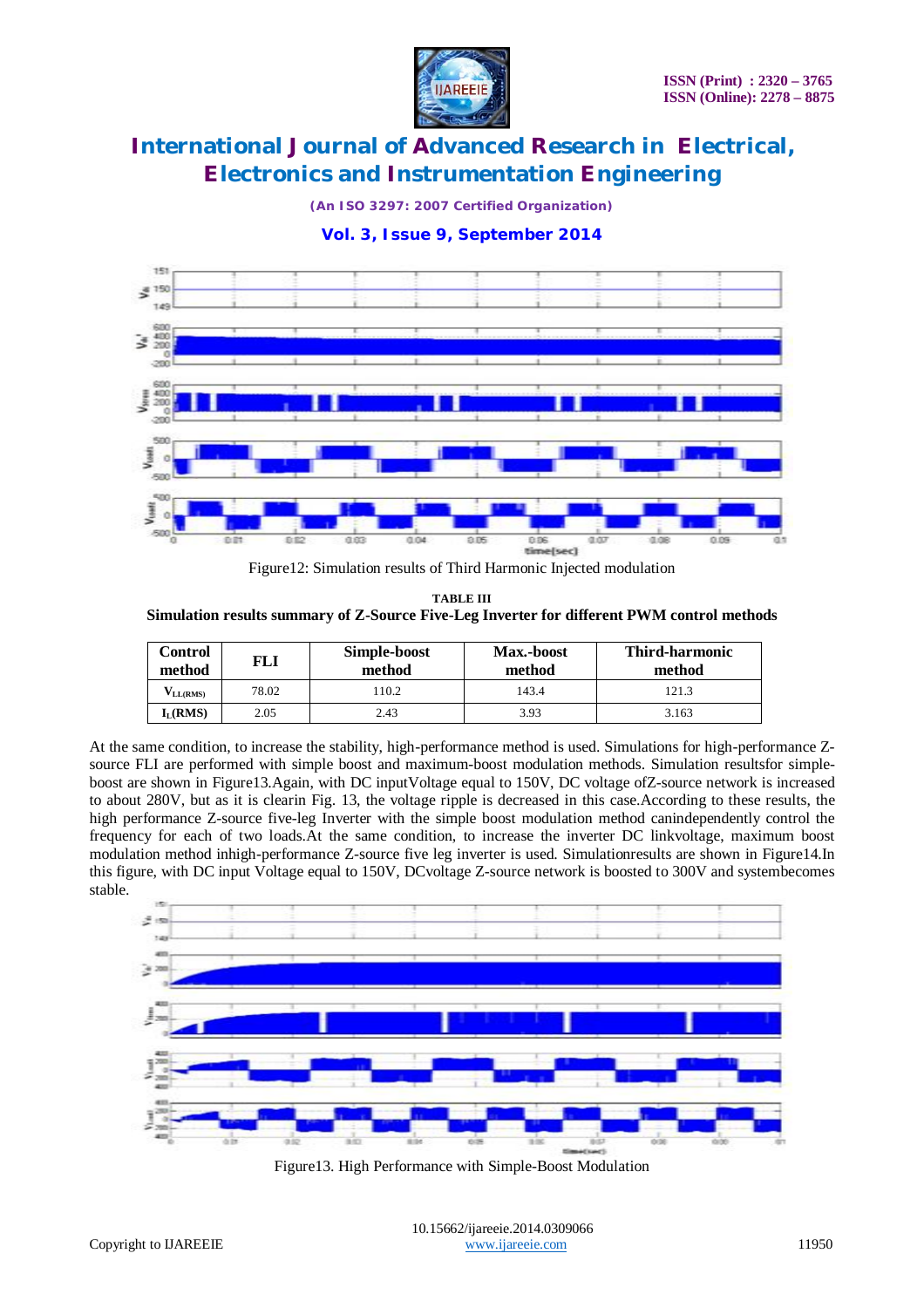

*(An ISO 3297: 2007 Certified Organization)*

**Vol. 3, Issue 9, September 2014**



Figure14. High Performance with Maximum-Boost Modulation

The following figure15 shows that the comparison of rms line voltage versus modulation index (M) for different methods of Five-Leg inverter. Among these methods Maximum-Boost PWM method produces the highest output voltage because in this method all zero states are utilized fully.



Figure15: Line rms voltage (Volts) Vs modulation index (M)

Total Harmonic Distortion is an important parameter to determine the quality of a wave form. In thissection, the valueofTHD is calculated for output load current. Figure16 shows thevalue of THD for different methods.As can be seen in this figure, the FLI has the lowest THDwhile maximum-boost modulation in Z-source FLI results inthe highest THD.



Figure16: Total Harmonic Distortion for differentmethods